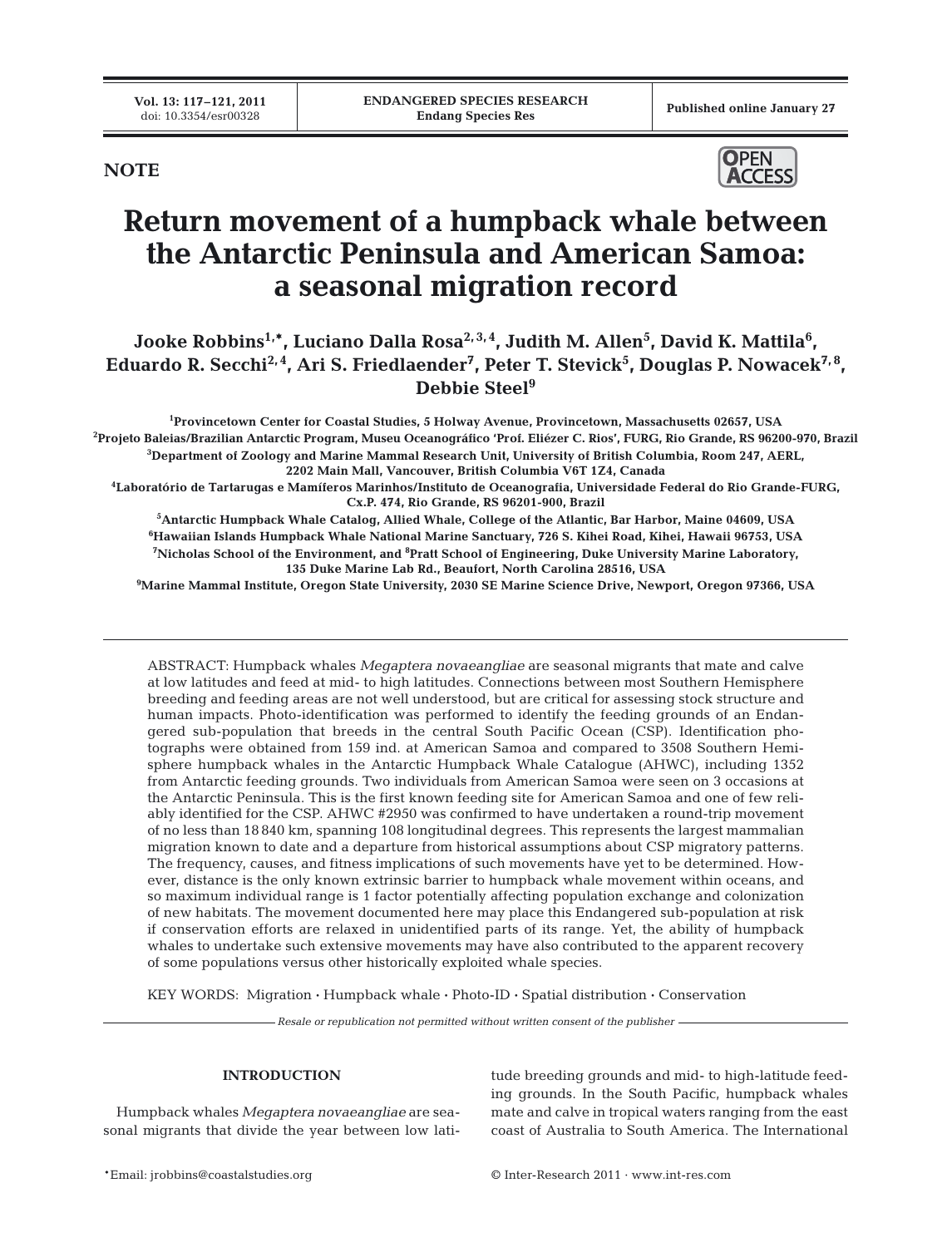Whaling Commission (IWC) recognizes 3 distinct South Pacific breeding stocks and sub-stocks with limited longitudinal exchange (IWC 1998, Olavarría et al. 2007). Historically, individuals within a breeding stock were assumed to migrate more or less directly south to a corresponding Antarctic management area. However, the only 2 Discovery Tags (uniquely marked steel cylinders fired into live whales and recovered from carcasses in order to study whale movement during the whaling era) reliably linking central South Pacific Ocean (CSP) breeding areas to Antarctic feeding areas involved horizontal displacements of 10° and 90° (Table 1). More recent studies have detected considerable horizontal movement within the CSP (Garrigue et al. in press) as well as on Antarctic feeding grounds (Dalla Rosa et al. 2008). However, new data on seasonal migrations from the CSP have been limited (Hauser et al. 2010, D. Steel et al. unpubl. [Paper SC/60/SH 13 presented to the International Whaling Commission, IWC, Scientific Committee, May 2008. Available from the IWC.]).

Southern Hemisphere humpback whales were heavily depleted by commercial whaling in the 19th and 20th centuries (Chapman 1974, Clapham & Baker 2002). Although the International Union for the Conservation of Nature (IUCN) no longer considers this

species to be at risk of global extinction (Reilly et al. 2008), CSP populations have recently been elevated to an Endangered status (Childerhouse et al. 2008). Consequently, their range, migratory connections and critical habitats are of particular concern.

Here, we report the first known feeding site for humpback whales from American Samoa, one breeding area in the CSP. This finding involves the largest seasonal migration on record for a mammal, both in terms of its distance and horizontal displacement. It has potential implications for both the management of this endangered population and the resilience of this species.

### **MATERIALS AND METHODS**

Humpback whale surveys were conducted annually in the near-shore waters of Tutuila, the main island of American Samoa, between 2003 and 2008. In total, 159 individual humpback whales were identified from the ventral pigmentation and shape of the flukes using established techniques (Katona & Whitehead 1981). Fluke images and associated data were shared with several institutions, including the Antarctic Humpback Whale Catalogue (AHWC). They were visually compared to

Table 1. *Megaptera novaeangliae.* Published humpback whale movements between central South Pacific (CSP) breeding grounds and International Whaling Commission Antarctic management areas. The 2 'Movement' columns give the respective areas, with geographical coordinates (where reported), and dates for the start and end of the recorded movements. Two additional Discovery Tags indicated migration between the CSP and Antarctic Areas IV or I, but the former was listed as a fin whale when tagged (Mikhalev & Tormosov 1997) and the latter could not be linked to a specific catch location (IWC 1998). AHWC: Antarctic Humpback Whale Catalogue

| ID                                                                                                                            | Movement                                                    |                                                                | $Distance$ —       |                     | Time elapsed     | Source                  |
|-------------------------------------------------------------------------------------------------------------------------------|-------------------------------------------------------------|----------------------------------------------------------------|--------------------|---------------------|------------------|-------------------------|
|                                                                                                                               | <b>Start</b>                                                | End                                                            | km longitude $(°)$ |                     | (yr)             |                         |
| Discovery Taq<br>11201                                                                                                        | Tonga<br>21° 02' S, 175° 08' W<br>17 Oct 1952               | Area I<br>68° 01' S, 95° 45' W<br>3 Feb 1957                   | 7413               | 90                  | 4.3              | Brown (1957)            |
| Discovery Tags<br>19946-7                                                                                                     | Area V<br>66° 37' S, 174° 48' E<br>28 Dec 1957              | Tonga<br>21° 02' S, 175° 08' W<br>6 Aug 1958                   | 5116               | 10                  | 0.6              | Dawbin (1959)           |
| Satellite tag<br>22854                                                                                                        | Cook Islands<br>Not reported<br>10 Sep 2006                 | Area VI <sup>a</sup><br>65° 06' S, 126° 57.1' W<br>23 Jan 2007 | $~10^{-5}$         | $~233$ <sup>a</sup> | 0.4 <sup>a</sup> | Hauser et al.<br>(2010) |
| AHWC#3234                                                                                                                     | American Samoa<br>14° 22.83' S, 170° 45.81' W<br>3 Oct 2006 | Area I<br>64° 39.91' S, 62° 39.22' W<br>6 May 2009             | 9406               | 108                 | 2.6              | Present study           |
| AHWC# 2950                                                                                                                    | Area I<br>64° 35.13' S, 62° 29.35' W<br>28 Jan 2002         | American Samoa<br>14° 12.30' S, 170° 33.85' W<br>2 Oct 2005    | 9426               | 108                 | 3.7              | Present study           |
| AHWC# 2950                                                                                                                    | American Samoa<br>14° 12.30' S, 170° 33.85' W<br>2 Oct 2005 | Area I<br>64° 51.89' S, 62° 29.12' W<br>16 May 2009            | 9414               | 108                 | 3.6              | Present study           |
| <sup>a</sup> The authors concluded that this individual had not completed the migration and so these represent minimum values |                                                             |                                                                |                    |                     |                  |                         |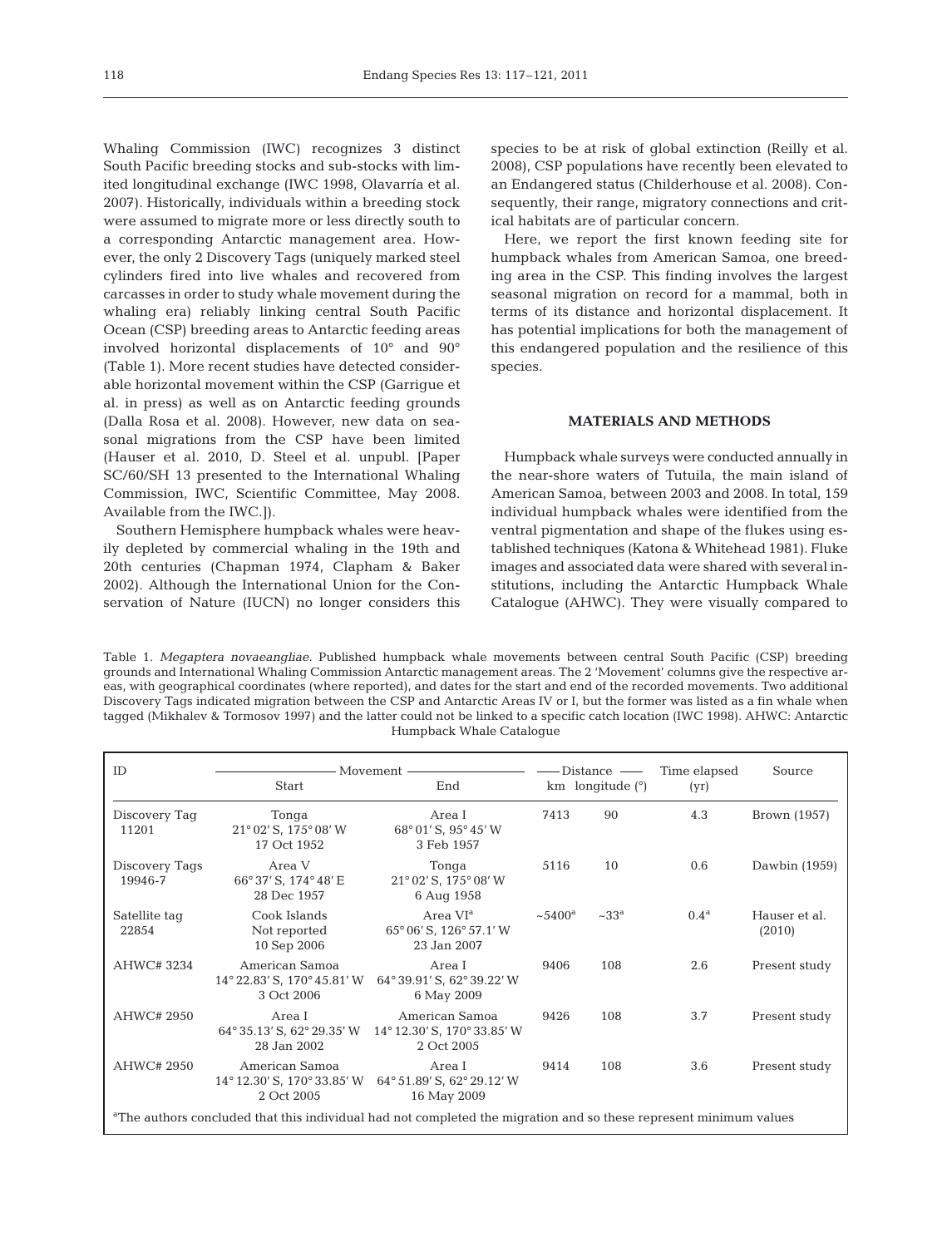

Fig. 1. *Megaptera novaeangliae.* Results of photographic matching between American Samoa and other Southern Hemisphere areas in the Antarctic Humpback Whale Catalogue (AHWC). The numbers of unique individuals are shown in parentheses by area, and feeding area samples are underlined. Antarctic Area III (117), St. Helena (2), Ghana (1), Gabon (78), South Africa (7), and Madagascar (226) are not shown. Regional sample sizes are not cumulative due to re-sightings of individuals between areas. The line between Costa Rica and Peru pools these areas to a total of 767 whales. The straight line indicates successful matches of 2 individuals (AHWC #2950 and #3234) between American Samoa and the Antarctic Peninsula. The largest 1-way distance between area sightings was 9426 km (108 longitudinal degrees). One individual undertook a round-trip movement from the Antarctic Peninsula with a minimum total distance of 18 840 km

3508 Southern Hemisphere humpback whales in the AHWC, including 1352 individuals photographed on Antarctic feeding grounds since 1981 (Fig. 1). Distances between matching sightings were calculated along a great circle route (Vincenty 1975, see www. movable-type.co.uk/scripts/latlong-vincenty.html). Sexes of matched individuals were determined by molecular genetics, as described in Olavarría et al. (2007)

## **RESULTS AND DISCUSSION**

Photographic comparisons yielded 3 matches of 2 individuals (AHWC #2950, male, and #3234, female) between American Samoa and other Southern Hemisphere areas (Table 1). All matching photographs were from the Antarctic Peninsula in eastern Area I, 1 of 6 Antarctic management areas of the IWC. The minimum 1-way distance between area sightings ranged from 9406 to 9426 km and spanned 108 longitudinal degrees. AHWC#2950 was photographed at the Antarctic Peninsula both before and after its sighting at American Samoa, constituting a minimum roundtrip distance of 18 840 km. Sightings of this individual at the Antarctic Peninsula were 7.3 yr and 31 km apart.

The Antarctic Peninsula is the first identified feeding ground for whales seen at American Samoa and one of very few confirmed for the CSP. Our results support historical evidence of CSP exchange with Antarctic Area I, which was once considered anomalous (Brown 1957). They also provide evidence of return movement to the Antarctic Peninsula from American Samoa. The Antarctic Peninsula is a well-established feeding ground for humpback whales that breed along the coast of western Central and South America (Stevick et al. 2004, Acevedo et al. 2007, Rasmussen et al. 2007). Our study yielded no direct matches between American Samoa and these other breeding areas (Fig. 1), and genetic analysis suggests little exchange between the CSP and South America (Olavarría et al. 2007). Given that the vast majority of the AHWC holdings from feeding grounds came from the Antarctic Peninsula,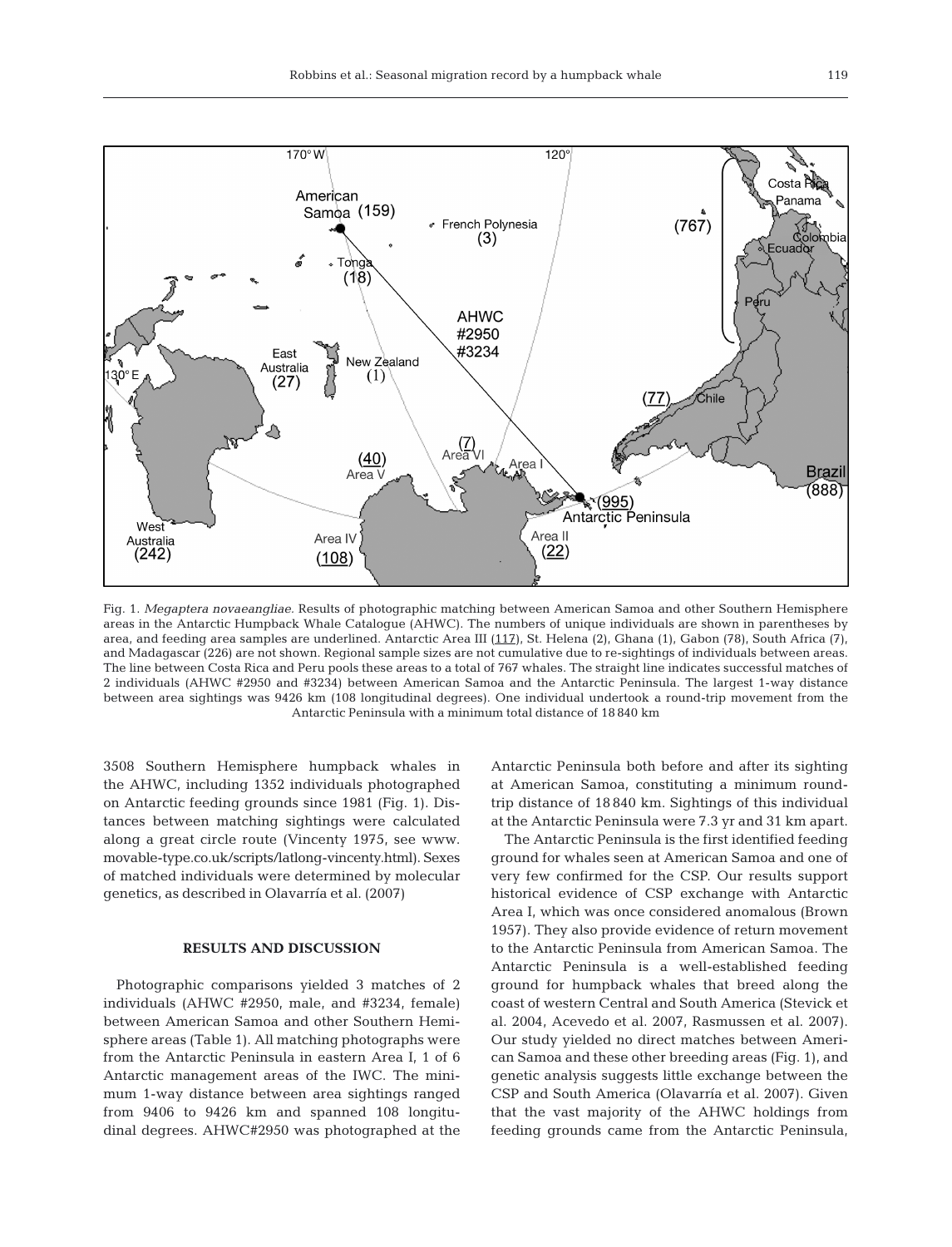we cannot exclude the possibility that less well-studied Antarctic areas are equally or more important to this population. However, our results confirm that this endangered population exhibits some degree of mixing with adjacent, non-endangered populations. Additional research is recommended to clarify CSP migratory destinations in order to accurately model population recovery and to provide adequate protection against modern impacts.

Our documented return trip of no less than for an individual mammal. One-way migration distances reported here exceed the previous mammalian migration record (also held by humpback whales; Rasmussen et al. 2007) by approximately 1000 km. One case of inter-ocean exchange between breeding grounds involved a greater absolute distance between sightings (Stevick et al. 2010), but did not necessarily involve a longer seasonal migration. Our results indicate that both sexes can undertake extensive movements. It remains to be seen how frequent these movements are, and how movements within seasonal habitats may have contributed to the migration distance documented here.

Population persistence and recovery depends, in part, on the flexibility of individuals to seek out resources on the necessary scale (Dolman & Sutherland 1995, Pichegru et al. 2010). Whereas some of the humpback whale breeding sites that were targeted by 19th century whaling remain at low density today, several major current breeding areas appear to have emerged more recently (Herman 1979, Reeves et al. 2001, Olavarría et al. 2007). It is conceivable that movements on the scale reported here, combined with a flexibility to colonize new habitats, may have played a role in the apparent recovery of humpback whales relative to other large whale species. These behaviors may also facilitate the response of this seasonal migrant to climate-related changes in the distribution of suitable habitats (e.g. Robinson et al. 2009). We cannot evaluate these hypotheses with available data, but recommend further study of the frequency, causes, and fitness implications of extreme movements in this species.

*Acknowledgements*. We thank the following individuals for their assistance: M. Bassoi, M.C. de O. Santos, D. Danilewicz, S. Fa'aumu, P. Flores, K. Jones, A. Kennedy, E. Lyman, I. Moreno, A. Tagarino, R. Tyson, V. Vaivai, J. Viechnicki, and J. Ward. We also thank the following institutions: American Samoa Department of Marine and Wildlife Resources, Brazilian Council for Scientific and Technological Development (CNPq), Brazilian Ministry of the Environment, Brazilian Navy, Fagatele Bay National Marine Sanctuary, Inter-ministerial Commission for the Resources of the Sea (CIRM-Brazil), International Fund for Animal Welfare (support for the South

Pacific Whale Research Consortium), National Science Foundation's Office of Polar Programs (grant number ANT-07- 39483), and US National Park Service. Research was conducted under NOAA/NMFS permits 774-1714 and 808-1735, Antarctic Conservation Act permit 2009-014, and the permission of the Government of American Samoa. S. Childerhouse and 1 anonymous reviewer provided helpful comments on the manuscript.

#### LITERATURE CITED

- 18 840 km is currently the longest movement on record  $\triangleright$  Acevedo J, Rasmussen K, Felix F, Castro C and others (2007) Migratory destinations of humpback whales from the Magellan Strait feeding ground, Southeast Pacific. Mar Mamm Sci 23:453–463
	- Brown SG (1957) Whale marks recovered during the Antarctic whaling season 1956/57. Norsk Hvalfangst-Tidende 10: 555–559
	- Chapman DG (1974) Estimation of population parameters of Antarctic baleen whales. In: Schevill WE (ed) The whale problem: a status report. Harvard University Press, Cambridge, MA, p 336–351
	- Childerhouse S, Jackson J, Baker CS, Gales N, Clapham PJ, Brownell RL Jr (2008) *Megaptera novaeangliae* (Oceania subpopulation). In: IUCN (ed) IUCN Red List of Threatened Species*.* Version 2009.2. Available at www.iucnredlist.org
	- Clapham PJ, Baker CS (2002) Whaling, modern. In: Perrin WF, Wursig B, Thewissen JGM (eds) Encyclopedia of marine mammals. Academic Press, San Diego, CA, p 1328–1332
	- ► Dalla Rosa L, Secchi ER, Maia YG, Zerbini AN, Heide-Jørgensen MP (2008) Movements of satellite-monitored humpback whales on their feeding ground along the Antarctic Peninsula. Polar Biol 31:771–781
		- Dawbin WH (1959) New Zealand and South Pacific whale marking and recoveries to the end of 1958. Norsk Hvalfangst-Tidende 5:213–238
	- ► Dolman PM, Sutherland WJ (1995) The response of bird populations to habitat loss. Ibis 137:S38–S46
		- Garrigue C, Constantine R, Poole M, Hauser N and others (in press) Movement of individual humpback whales between wintering grounds of Oceania (South Pacific), 1999 to 2004. J Cetacean Res Manag (Spec Issue)
		- Hauser N, Zerbini AN, Geyer Y, Heide-Jørgensen MP, Clapham P (2010) Movements of satellite-monitored humpback whales, *Megaptera novaeangliae*, from the Cook Islands. Mar Mamm Sci 26:679–685
		- Herman LM (1979) Humpback whales in Hawaiian waters: a study in historical ecology. Pac Sci 33:1–15
		- IWC (International Whaling Commission) (1998) Report of the Scientific Committee. Annex G. Report of the Sub-Committee on Comprehensive Assessment of Southern Hemisphere Humpback Whales. Rep Int Whal Comm 48: 170–182
	- ► Katona SK, Whitehead HP (1981) Identifying humpback whales using their natural markings. Polar Rec 20: 439–444
		- Mikhalev YA, Tormosov DD (1997) Corrected data about non-Soviet whale marks recovered by Soviet whaling fleets. Rep Int Whal Comm 47:1019–1027
	- ► Olavarría C, Baker CS, Garrigue C, Poole M and others (2007) Population structure of South Pacific humpback whales and the origin of the eastern Polynesian breeding grounds. Mar Ecol Prog Ser 330:257–268
	- Pichegru L, Ryan PG, Crawford RJM, van der Lingen CD, ➤Grémillet D (2010) Behavioral inertia places a top marine